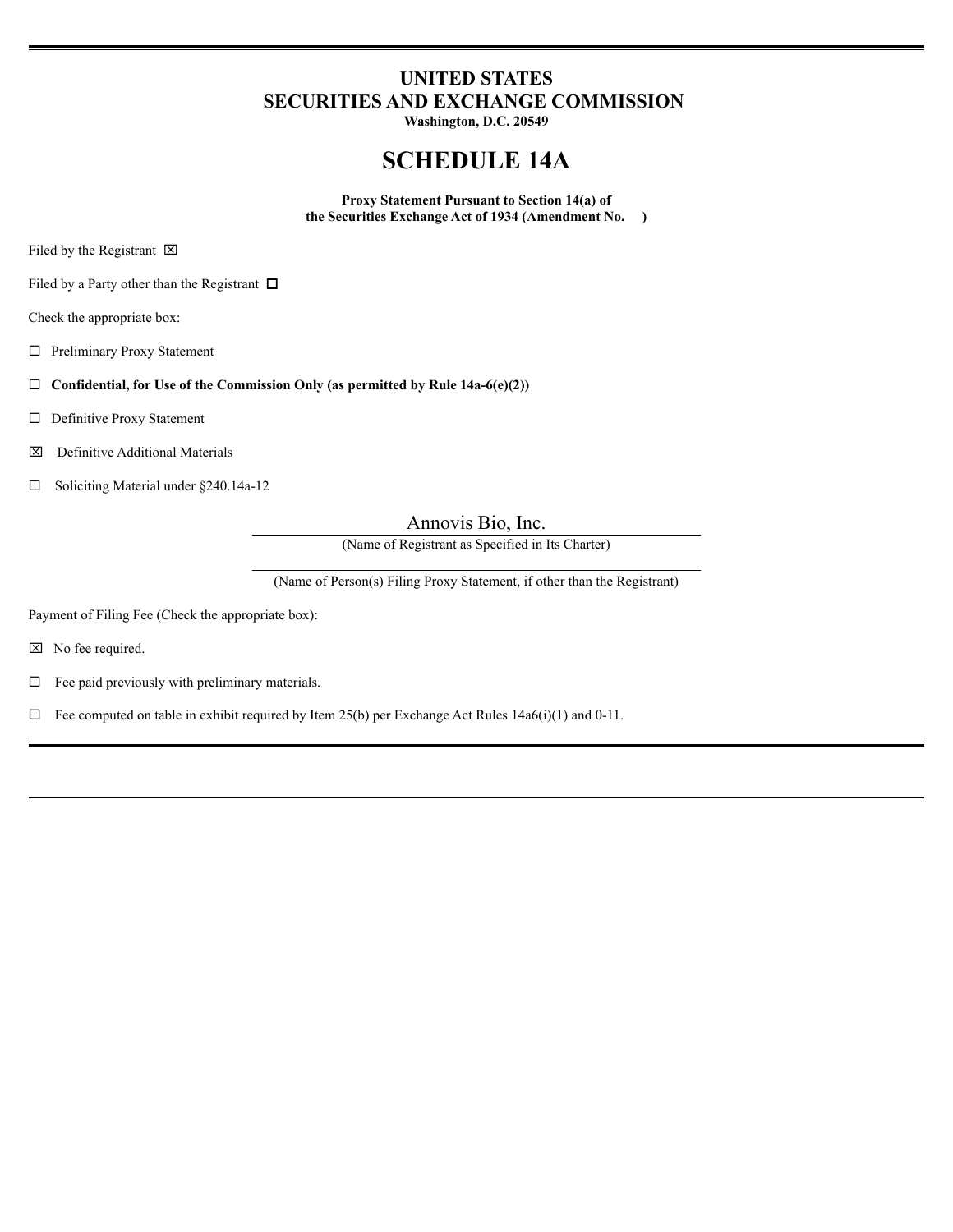## Annovis Bio, Inc. Important Notice Regarding the Availability of Proxy Materials for the Annual Meeting of Stockholders to be held Virtually on June 2, 2022

You are receiving this communication because you hold shares in the company named above. This is not a ballot. You cannot use this notice to vote these shares. This communication presents only an overview of the more complete proxy materials that are available to you on the Internet. We encourage you to access and review all of the important information contained in the proxy materials before voting.

The Notice, Proxy Statement and Form 10-K Report are available at http://www.viewproxy.com/AnnovisBio/2022.

If you want to receive a paper or e-mail copy of these documents, you must request one. There is no charge to you for a copy. Please make your request for a copy as instructed below on or<br>before May 25, 2022 to facilitate timely delivery.

Important information regarding the Internet availability of the company's proxy materials, instructions for accessing your proxy materials and voting online and instructions for requesting paper or e-mail copies of your proxy materials are provided on the reverse side of this Notice.

### STOCKHOLDERS ARE CORDIALLY INVITED TO ATTEND THE ANNUAL MEETING.

The 2022 Annual Meeting of Stockholders of Annovis Bio, Inc. will be held virtually on June 2, 2022 at 10:00 a.m. EDT. As a Registered Holder, you may attend the Annual Meeting by first registering at http://www.viewproxy.com/AnnovisBio/2022 using your Virtual Control Number below. Your registration must be received by 11:59 p.m. EDT on May 30, 2022. On the day of the meeting, you may log in to the meeting at http://www.viewproxy.com/AnnovisBio/2022/VM using the password you received via email in your registration confirmation and follow the instructions to vote your shares. Please have your Virtual Control Number with you during the meeting in order to vote. Further instructions on how to attend and vote at the Annual Meeting of Stockholders are contained in the Proxy Statement in the section titled "Questions and Answers About the Proxy Materials and Our Annual Meeting - What do I need to do to attend the Annual Meeting virtually?".

1. Election of Directors

01 Michael Hoffman 02 Maria Maccecchini 03 Claudine Bruck 04 Reid McCarthy 05 Mark White

2. The ratification of the selection of WithumSmith+Brown, PC as our independent registered public accounting firm for the fiscal year ending December 31, 2022.

NOTE: Such other business as may properly come before the meeting and any adjoumment or postponement thereof.

#### THE BOARD OF DIRECTORS RECOMMENDS A VOTE "FOR" PROPOSALS 1 AND 2.

The Securities and Exchange Commission rules permit us to make our proxy materials available to our stockholders via the Internet.

### Material for this Annual Meeting and future meetings may be requested by one of the following methods:



To view your proxy materials online, go to http://www.viewproxy.com/AnnovisBio/2022. Have your 11 digit Virtual Control Number (located below) available when you access the website and follow the instructions.

877-777-2857 TOLL FREE

requests@viewproxy.com

If requesting material by e-mail, please send a blank e-mail with the company name and your 11 digit Virtual Control Number (located below) in the subject line. No other requests, instructions or other inquiries should be included with your e-mail requesting material.

You must use the 11 digit Virtual Control Number located in the box below.

VIRTUAL CONTROL NO.